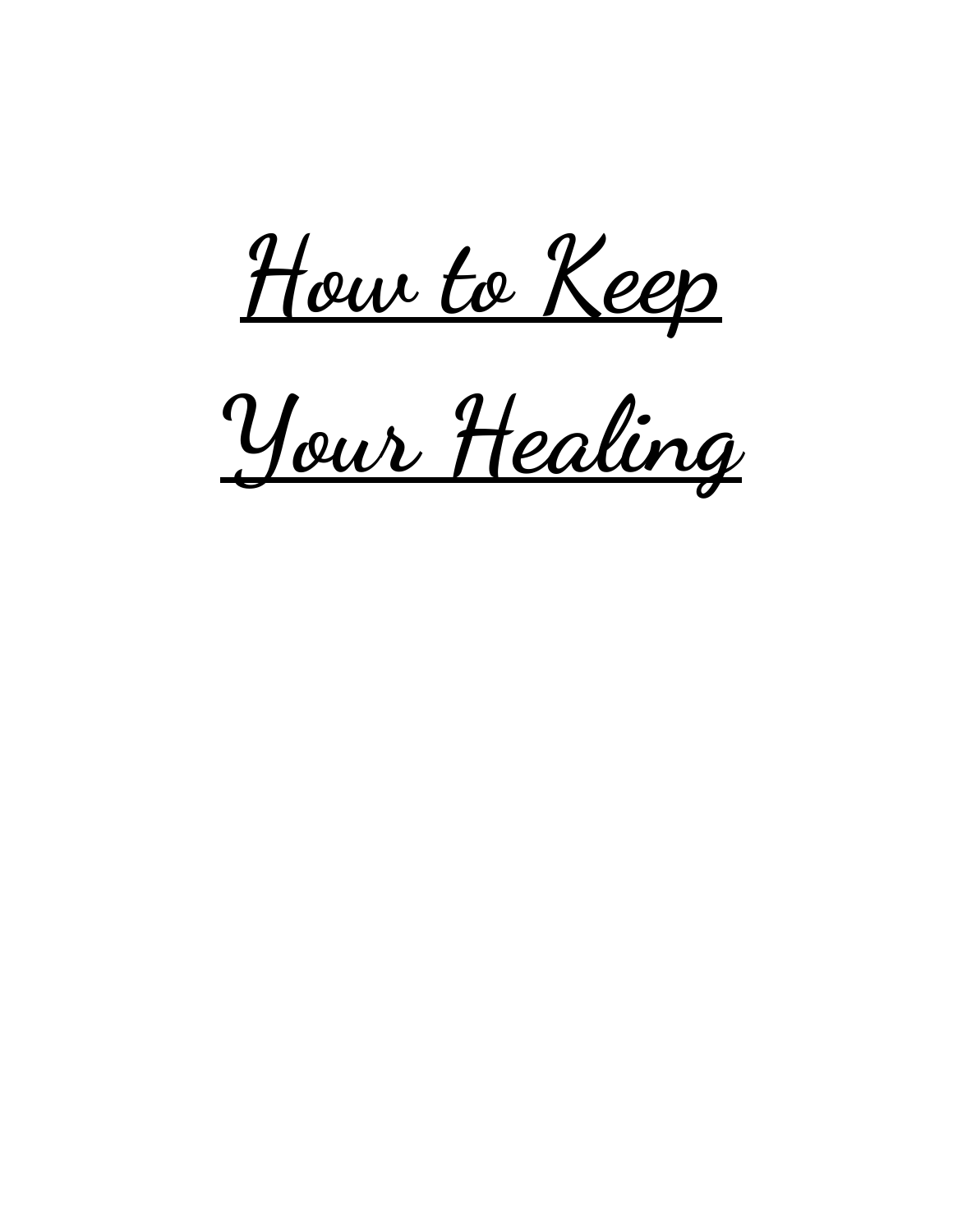## Table of Contents

| Make Living by the Scriptures a Way of Life 8        |
|------------------------------------------------------|
| Pray Without Ceasing and Rejoice Continually 9       |
|                                                      |
| Be On Your Guard to Resist the Enemy  11             |
|                                                      |
| Renewing Your Mind and Guarding Your Thought Life 14 |
|                                                      |
|                                                      |
|                                                      |
|                                                      |
|                                                      |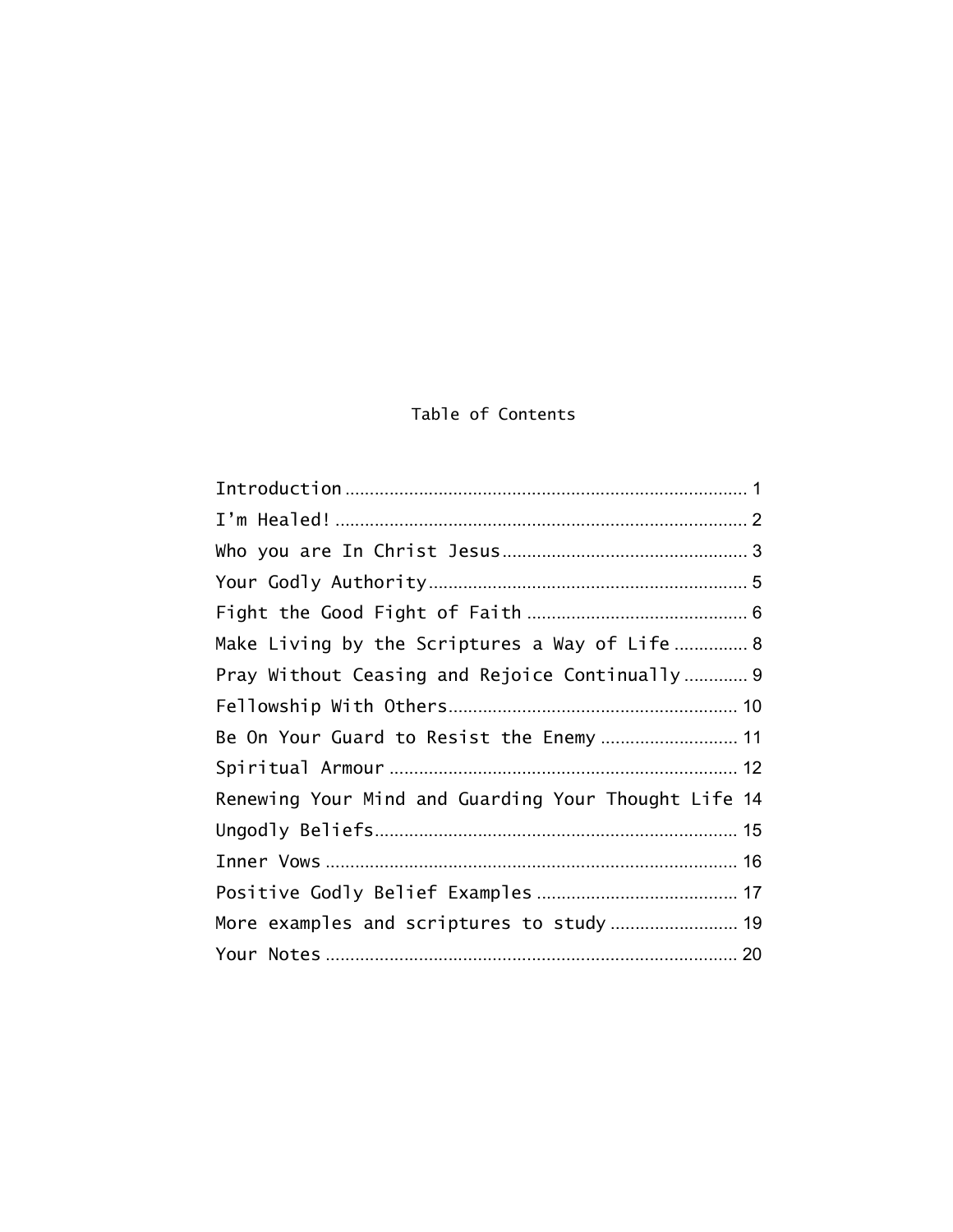## **Introduction**

The aim and purpose of this booklet is to enable those who have received healing, to keep it. You're probably already aware that you have an enemy. Although not visible through our natural eyes, satan is very real and will take advantage where he can. He relies on you not knowing the truth as his biggest strategy is deception. He is cunning and will try to place already healed symptoms back on you, or bombard you with feelings or patterns that the Lord has already healed. If this happens then you need to take action.

We're all in a spiritual battle and the enemy, if allowed, will try to deceive us and rob us - because it is one thing to receive something from God and another to maintain it. People receive healings, as a result of prayer, by other faith filled Christians but once they return home they may be surrounded by doubt and unbelief and the enemy will capitalise upon this.

We need to understand that the nature of the enemy is to 'steal, kill and destroy' John 10:10. He is a trespasser, and will do all he can to stay, so you must use your Godly authority to command him to go. The enemy is crafty he will continue to steal your healing and blessings unless you use your Godly authority. If your car was stolen and then returned to you, you wouldn't carry on leaving the doors open and the keys in the ignition for it to be stolen again, would you?

This is not to make you fearful because 2 Timothy 1:7 teaches us that "God has not given us a spirit of fear, but of power and of love and of a sound mind". Jesus made a 'public spectacle' Colossians 2:15, of the enemy by dying on the cross and as a consequence we operate from His victory!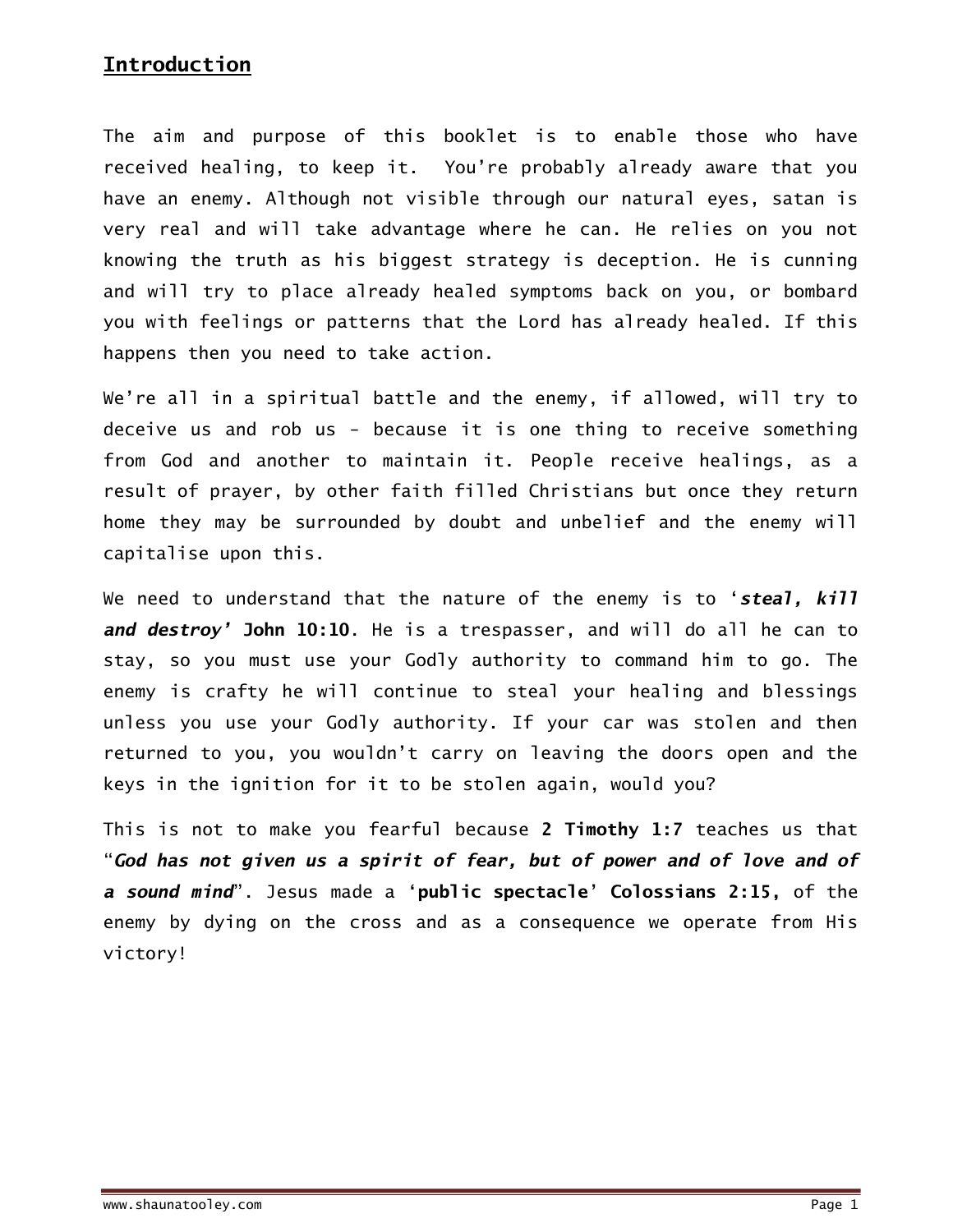## I'm Healed!

Our awesome God is today healing the sick, cleansing the lepers, raising the dead and casting out devils. He is mending the wounded and putting the broken back together like never before. The Bible tells of the many miracles and healings that Jesus performed, and He said we would do greater works than He did. John 14:12 says "Very truly I tell you, whoever believes in me will do the works I have been doing, and they will do even greater things than these, because I am going to the Father". The Great Commission as suggested in the book of Mark is still in effect today.

It is vitally important that as Christians we understand that through Jesus' death on the cross we can be healed, we can receive the healing touch of our Lord and Saviour Jesus Christ.

It is not God's Will that anyone is sick in mind, soul or body, it is not His Will that anyone is hurting, in bondage or addicted to anything, Jesus came so that we could have life and life in abundance.

Matthew 8:17 tells us that "He took our sicknesses and removed our diseases". There was nothing that Jesus didn't die for. The different types of healings are:

Physical Healing: The Body can be healed supernaturally of sickness and infirmities. God being so good even created the body to heal itself in some instances.

Emotional / Inner Healing: Damaged emotions affect how we live; they can also affect our relationship with God and others. Healing is usually needed in areas where there is suffering, pain, worry or fear. Deep wounds caused by painful memories need a healing touch by Jesus.

Spiritual Healing: Someone who's in bondage, habitual sin, or addicted to substances, alcohol, drugs etc. may need deliverance and inner healing.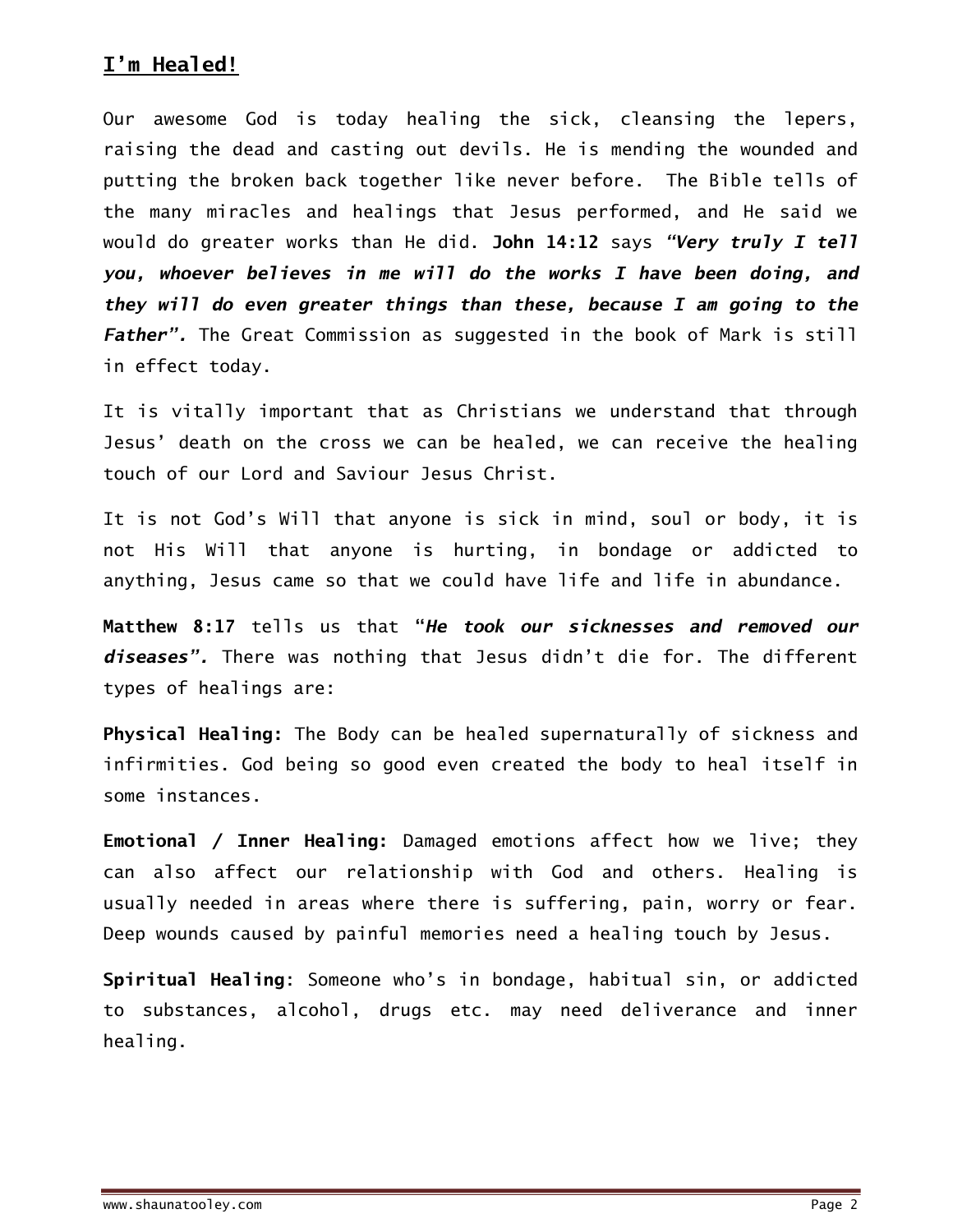#### Who you are In Christ Jesus

Apart from the Lord, we are nothing and can do nothing. But in Christ, the Word of God tells us of all kinds of wonderful things that we can achieve, if only we believe and trust in his promises.

Read and meditate on the following affirmations of 'Who you are Jesus Christ':

1 Corinthians 2:16 – "I have been given the mind of Christ"

Ephesians 1:3 – "I have been blessed with every Spiritual Blessing"

**Romans 5:1** – "Since I am in Christ, by the grace of God I have been justified, completely forgiven and made righteous"

Romans 6-1-6 – "I died with Christ and died to the power of sin's rule over my life"

Romans 8:1 – "I am free forever of condemnation"

1 Corinthians 2:12 - "I have received the Spirit of God into my life that I might know the things freely given to me by God"

1 Corinthians 2:16 – "I have been placed into Christ by God's doing"

1 Corinthians  $6:19.20 - "I$  have been bought with a price; I am not my own, I belong to God".

2 Corinthians 1:21 - I have been established, anointed and sealed by God in Christ

2 Corinthians 5:14, 15 – "Since I have died, I no longer live for myself but for Christ"

2 Corinthians  $5:21 - "I$  have been made righteous"

Galatians 2:20 – "I have been crucified with Christ and it is no longer I who live, but Christ lives in me. The life I am now living is Christ's life"

Ephesians  $1:4 - "I$  was chosen before the foundation of the world to be holy and I am without blame before him"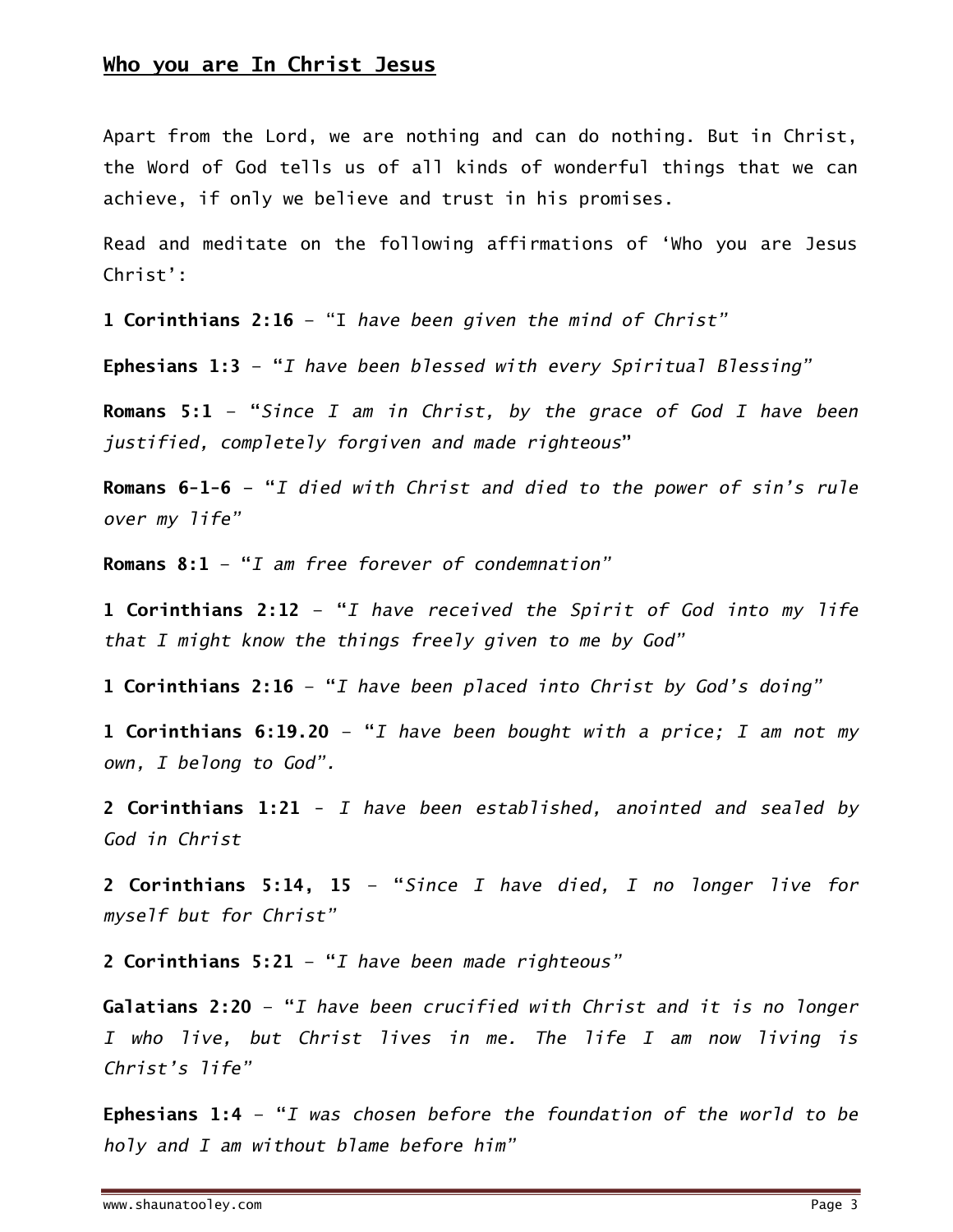Ephesians 1:5 - "I was predestined - predetermined by God - to be adopted as God's son/daughter"

Ephesians 1:7 - "I have been redeemed and forgiven and I am a recipient of Lavish Grace"

Ephesians 1:13, 14 - "I have been given the Holy Spirit as a pledge guaranteeing my inheritance to come"

Ephesians  $1:19$ ,  $20 -$  " and his incomparable power for us who believe. That power is like the working of his mighty strength, which he executed in Christ when he raised him from the dead and seated him at his right hand in the heavenly realms"

Ephesians 2:5 - "I have been made alive together with Christ"

Ephesians 2:6 – "I have been raised up and seated with Christ in heaven"

Ephesians 2:18 "I have direct access to God through the Spirit"

John 4:4 – "The one who is in me is greater than the one who is in the world"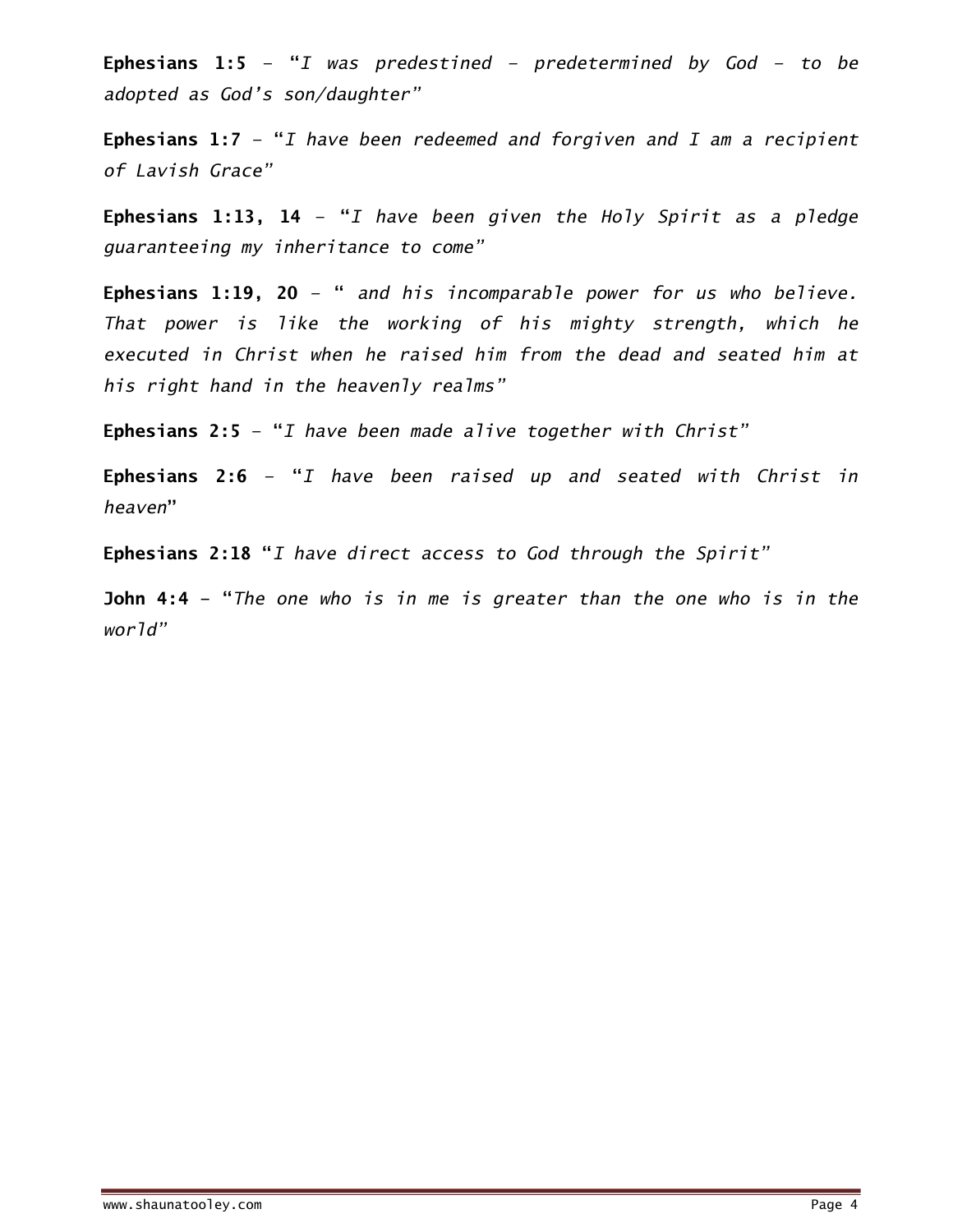#### Your Godly Authority

Authority is not acquired by following a set formula. It is a realisation of who Jesus Christ your Saviour is, and of who you are in Him. You need to know who the enemy is, but more importantly, you need to know the authority you have as a child of the Most High God. You need to enforce your authority in order to overcome the enemy's tactics:

Luke 10:19 - 20 "I have given you authority to trample on snakes and scorpions and to overcome all the power of the enemy. Nothing will harm you, however do not rejoice that the spirits submit to you, but rejoice that your names are written in heaven"

Mark 16:17-18 "And these signs will accompany those who believe: in my name they will drive out demons: they will speak in new tongue, they will pick up snakes with their hands: and when they drink deadly poison, it will not hurt them at all: they will place their hands on sick people, and they will get well"

Luke 9:1 "When Jesus called the Twelve together, he gave them power and authority to drive out all demons and to cure diseases, and he sent them out to preach the kingdom of God and to heal the sick"

Matthew 10:7-8 "As you go, preach this message: "The Kingdom of Heaven is near." Heal the sick, raise the dead, cleanse those who have leprosy, drive out demons. Freely you have received, freely give"

Matthew 12:28 -29 "But if I drive out demons by the Spirit of God, then the kingdom of God has come upon you: Or again, how can anyone enter a strong man's house and carry off his possessions unless he first ties up the strong man. Then he can rob his house"

Matthew 28:28 -30 "Then Jesus came to them and said, "All authority in heaven and on earth has been given to me. Therefore go and make disciples of all nations, baptising them in the name of the Father and of the Son and of the Holy Spirit and teaching them to obey everything I have commanded you. And surely I am with you always to the very end of the age"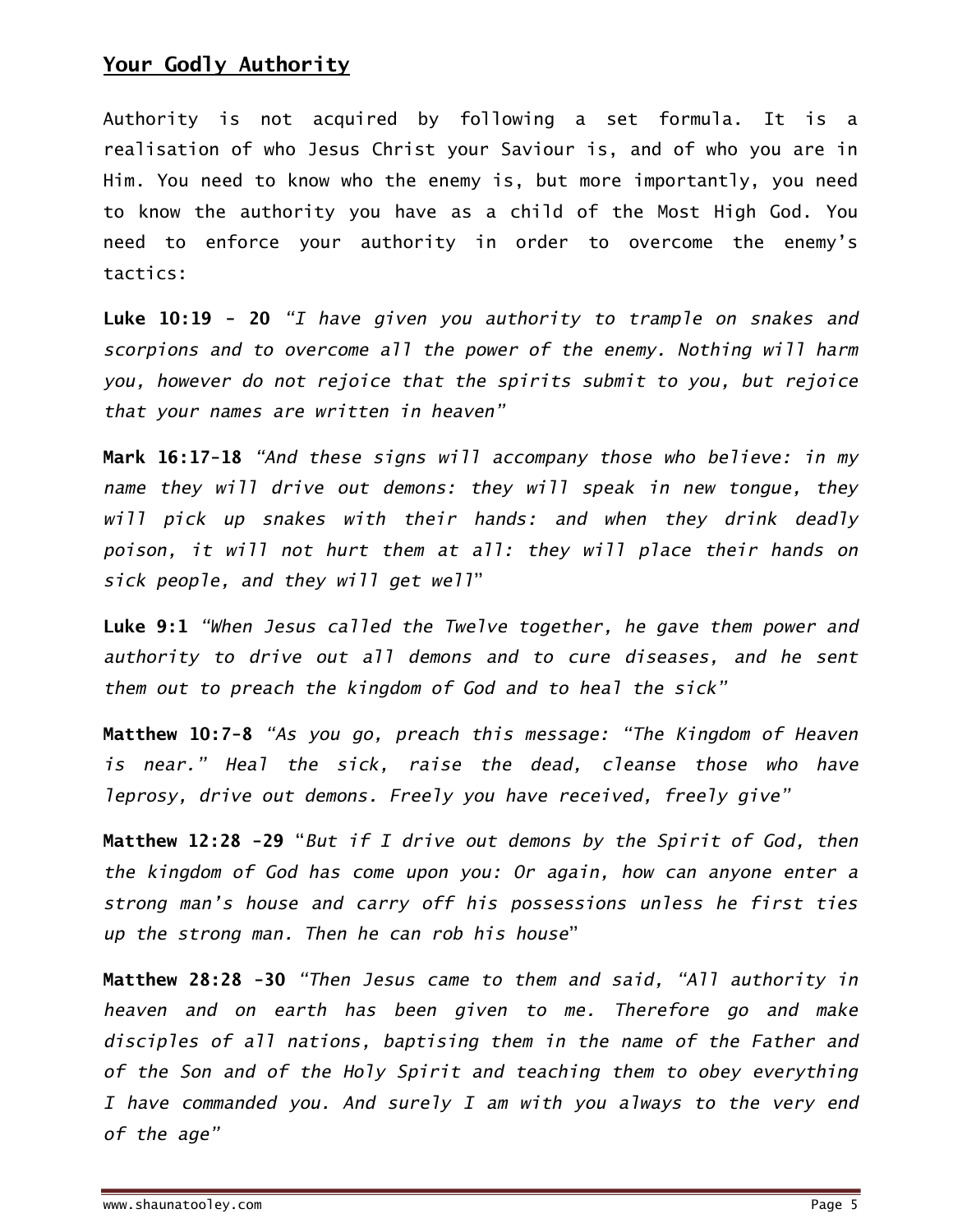#### Fight the Good Fight of Faith

Matthew 17:20 "Because you have so little faith, I tell you the truth, if you have faith as small as a mustard seed, you can say to this mountain, 'Move from here to there' and it will move. Nothing will be impossible for you".

The mustard seed analogy shows us how even the smallest seed has the potential to be great and powerful. Apostle Paul said we must "fight the good fight of faith" 1 Timothy 6:12. We must fight like a Christian, even with faith the size of a mustard seed, to stay healed. You need to rise up in who you are in Jesus Christ, asserting your Godly authority, to tell the enemy that 'Jesus paid the full price on the cross with the blood He shed, and you are not accepting the pain, sickness, symptoms or thoughts back. In the name of Christ Jesus you are keeping your healing.

You have to remember that the only way to fight a Spiritual Battle is with Spiritual Weapons. When you stand your ground against the enemy you need to fight with the Sword of the Spirit, the Word of God. Hebrews 4:12 tells us that "the word of God is alive and active, sharper than any double-edged sword…"

Confess the word of God out loud because there is power in it! Faith is active and needs to be released and applied. Decree and declare in faith the following:

Isaiah 53:5 "I am healed by the stripes of Jesus"

Jeremiah 17:14 "Heal me O Lord and I shall be healed, save me and I shall be saved, for you are my praise"

Jeremiah 30:17 "The Lord has declared that He will restore me to health and heal my wounds"

Philippians 4:13 "I can do all things through Christ who gives me the strength"

1 John 4:4 "Greater is He that is in me than he that is in the world"

As you proclaim the Word of God, your faith will rise up and your Godly authority will kick in, but the enemy may not give up straight away he will try and fight anything good in your life.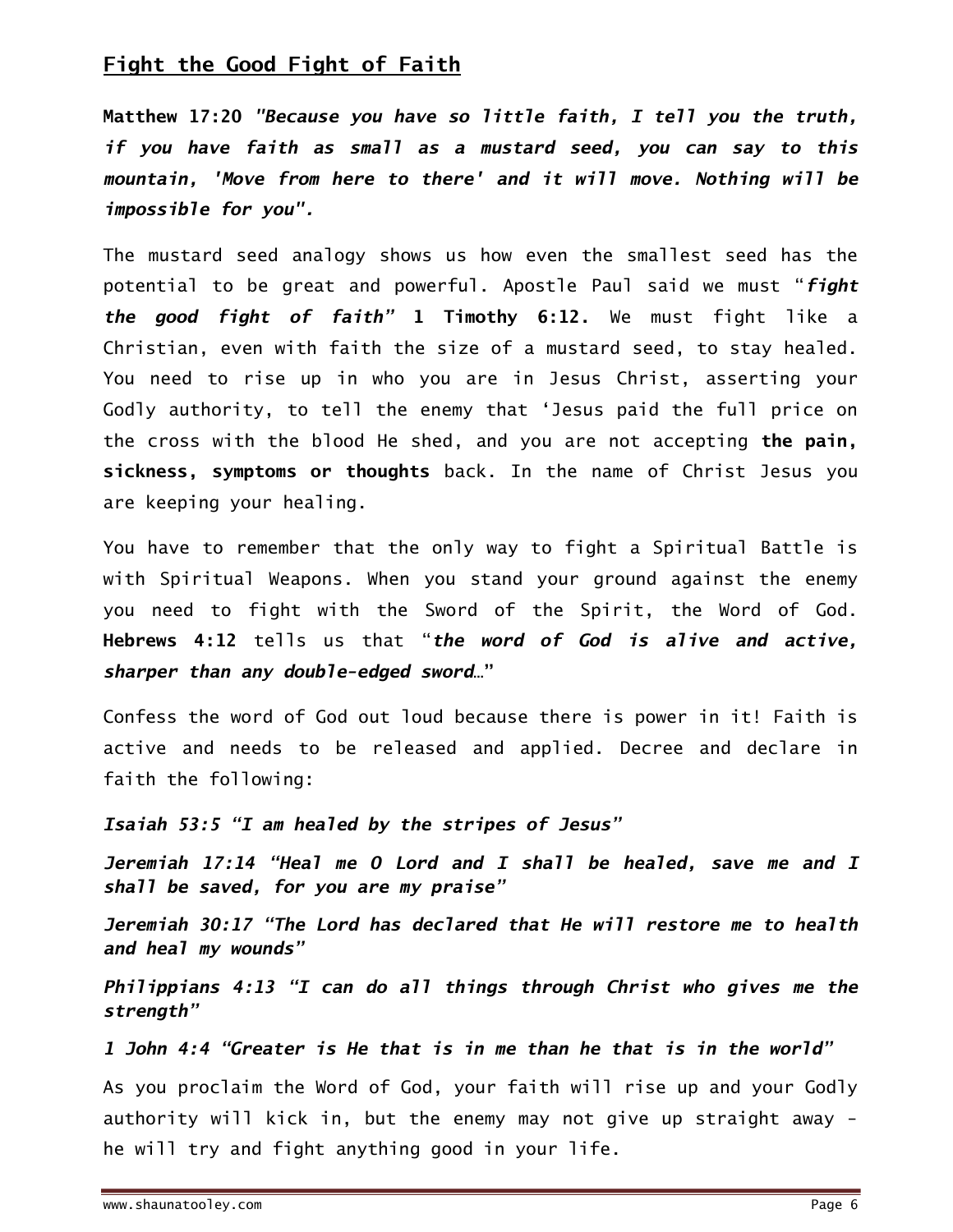He may try and rob you of your belief in the Word of God. He may tell you that it does no good and won't change anything. He may even cause you to forget to read the affirmations or feel as though you don't want to read them – even though you know it's the way to keep your healing. The enemy wants to know if you really believe what Jesus said – he tests your faith.

John 8:36 tells us 'if the Son sets you free, you will indeed be free.'

We all need to develop Godly habits to strengthen us in our daily walk with the Lord. So that when the enemy comes prowling, we are prepared with all the Spiritual Weapons at our disposal!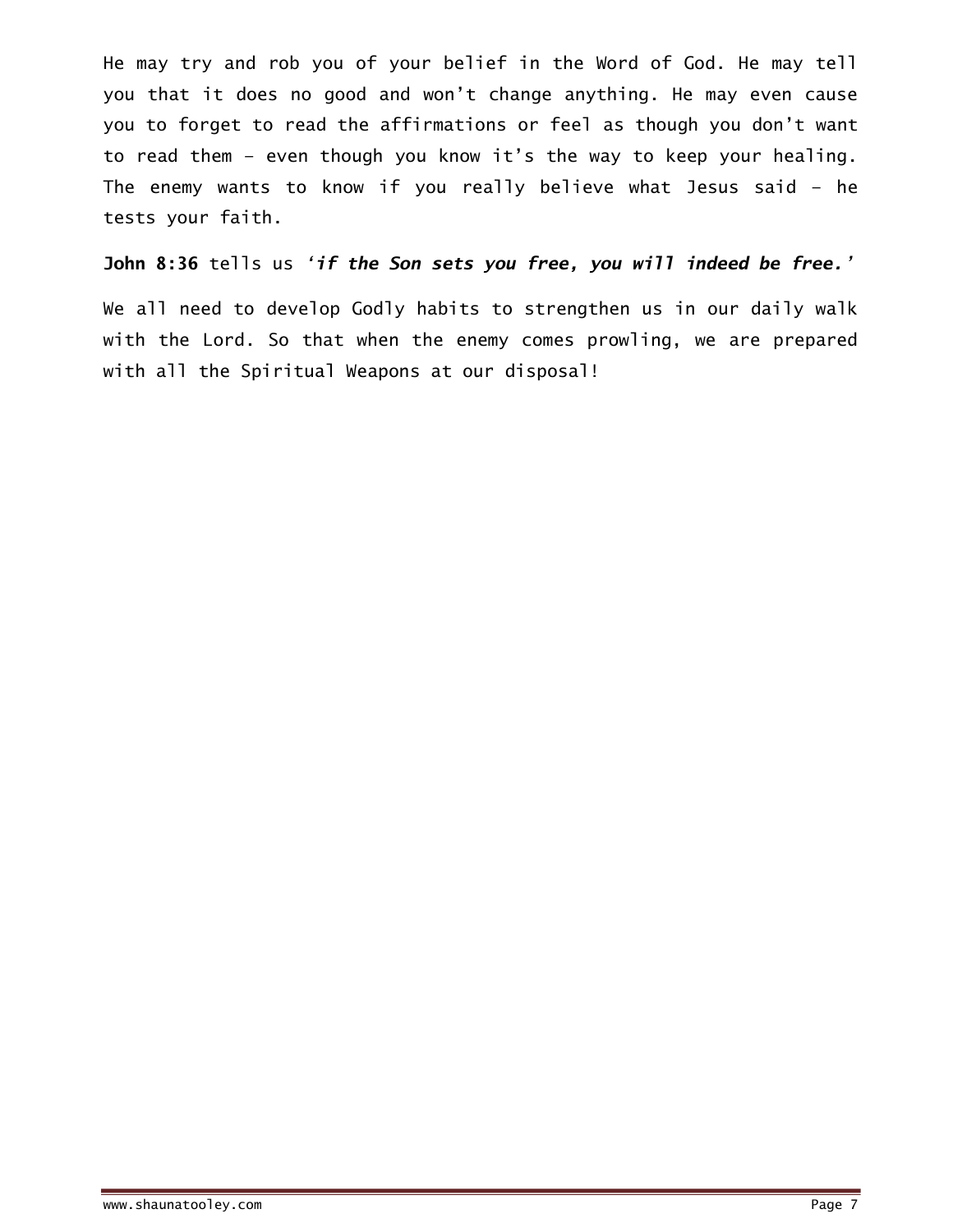## Make Living by the Scriptures a Way of Life

Strengthen your faith with the following Bible passages, they provide insight into the Lords protection for us and reveal the power of the name and blood of Jesus Christ.

| <b>Psalm 91: 1-6</b> | Mark 16:17      | Eph. $6:1-20$  |
|----------------------|-----------------|----------------|
| Romans 8: 28-29      | John 10:27-29   | Exodus $12:23$ |
| Rev. 12:11           | Eph. $2:6$      | Col. 3:16      |
| Luke 10:17           | Isaiah 54:11-17 |                |

Also, remember that God's word does not return void and meditating on scripture is like a healing balm for the soul (mind, will, emotions). Proverbs 4:20-22 "My child, pay attention to what I say. Listen carefully to my words. Don't lose sight of them. Let them penetrate deep into your heart, for they bring life to those who find them, and healing to their whole body."

Develop a discipline of reading, studying and meditating on the Word of God. It may be hard work initially but growing as a disciple of Jesus Christ doesn't just happen, it's a journey. The promises God has for us as his children are endless and limitless.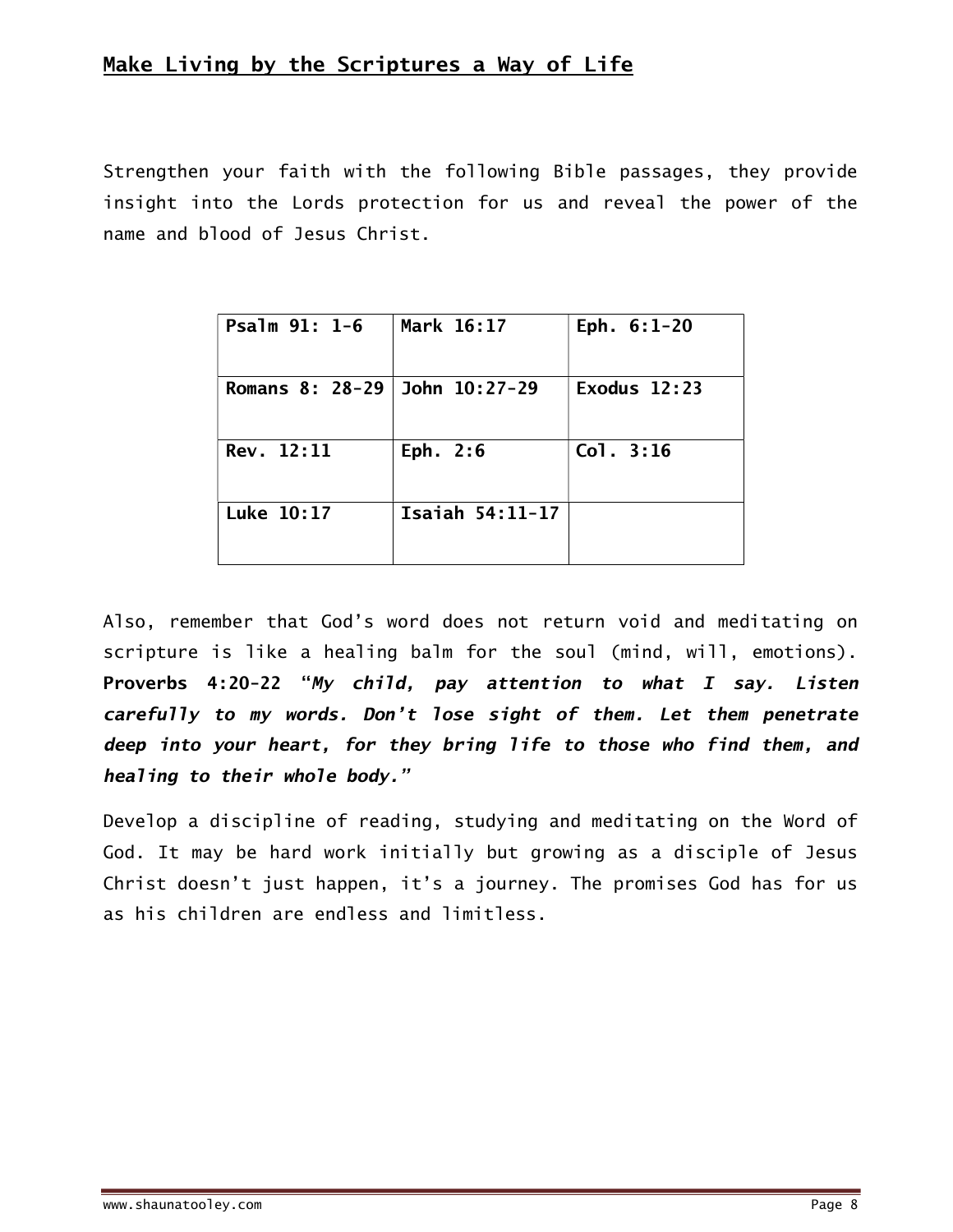## Pray Without Ceasing and Rejoice Continually

1 Thessalonians 5:16-18 states 'Rejoice always, pray without ceasing, give thanks in all circumstances; for this is the will of God in Christ Jesus for you.'

Apostle Paul, in the above scripture, is suggesting that we develop a prayer life which consists of rejoicing, thanksgiving and praying to God about everything, without ceasing.

We are to embrace a lifestyle of praise and rejoice in God who is worth celebrating. He delights in us so we can delight in Him. Philippians 4:4 instructs us to 'Rejoice in the Lord always and again I say Rejoice.' When we rejoice in the Lord we receive Joy which is part of God's nature, and He in turn 'rejoices over us with singing' Zephaniah 3:17. Praising the Lord repels the enemy, fills us with an overwhelming sense of joy and matures us as Christians – make praise and worship your priority!

The second part 'to pray without ceasing' is not referring to us incessantly talking out loud to God all day long, nor is it about us being in a position or posture of prayer. To pray without ceasing is a permanent place of surrender to the Lord; it is being 'God aware' converse with Him as He likes to talk to you.

John 10:3-4 tells us that 'the sheep hear His voice, and he calls His own sheep by name and leads them out. When He has brought out all his own, he goes before them, and the sheep follow him, for they know His voice'.

Prayer should always be our first response in every situation. Apostle Paul told the Colossians 4:2, to 'devote yourselves to prayer, being watchful and thankful.' Therefore, should your thoughts turn to worry, fear or discouragement then you are to take every thought captive and surrender them all to God. We are commanded to rely on the grace of God and not ourselves. Furthermore, give thanks to God for everything, even in trial as this will dislodge the enemy's plans - as he doesn't have much success with thankful men or women.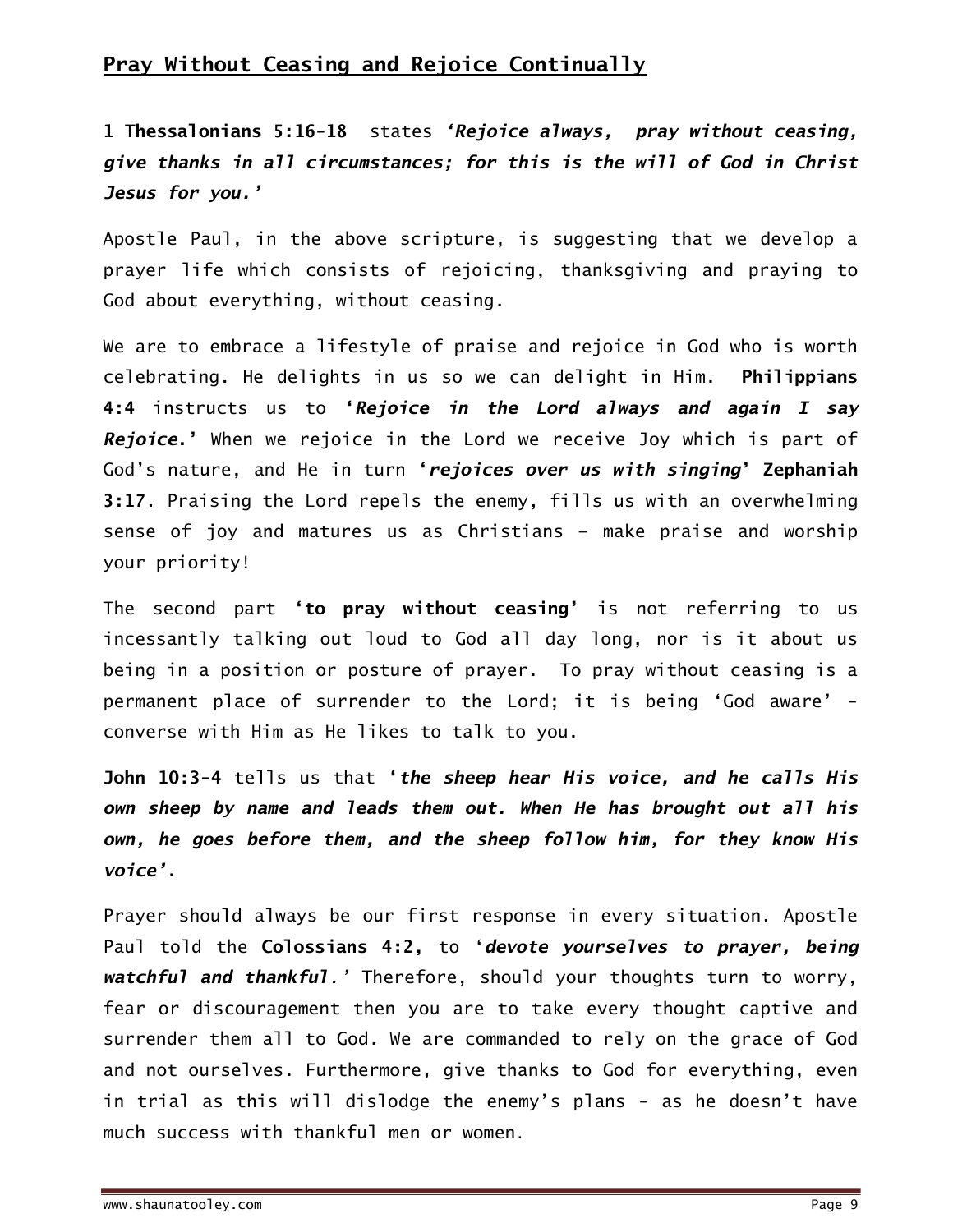## Fellowship With Others

Acts 2:41-47 '…They devoted themselves to the apostles teaching and to the fellowship; to the breaking of bread and to prayer… they continued to meet together in the temple courts…'

Fellowship is about Christians coming together as the body of Christ to praise and worship God, to encourage each other with love, prayer and intercession.

Christian fellowship is a crucial part of our faith journey as Proverbs 27:17 tell us that '*iron sharpens iron.'* We as the body of Christ, being sharper, will become more effective with our families and within our sphere of influence.

We need to praise and worship, we need to dwell in an atmosphere of fellowship, we need the encouragement we receive from our Christian brothers and sisters and more importantly fellowships provide opportunities to love other Christians.

Hebrews 10: 25-25 says 'And let us consider how we may spur one another on towards love and good deeds. Let us not give up meeting together. As some are in the habit of doing, but let us encourage one another and all the more as you see the day approaching'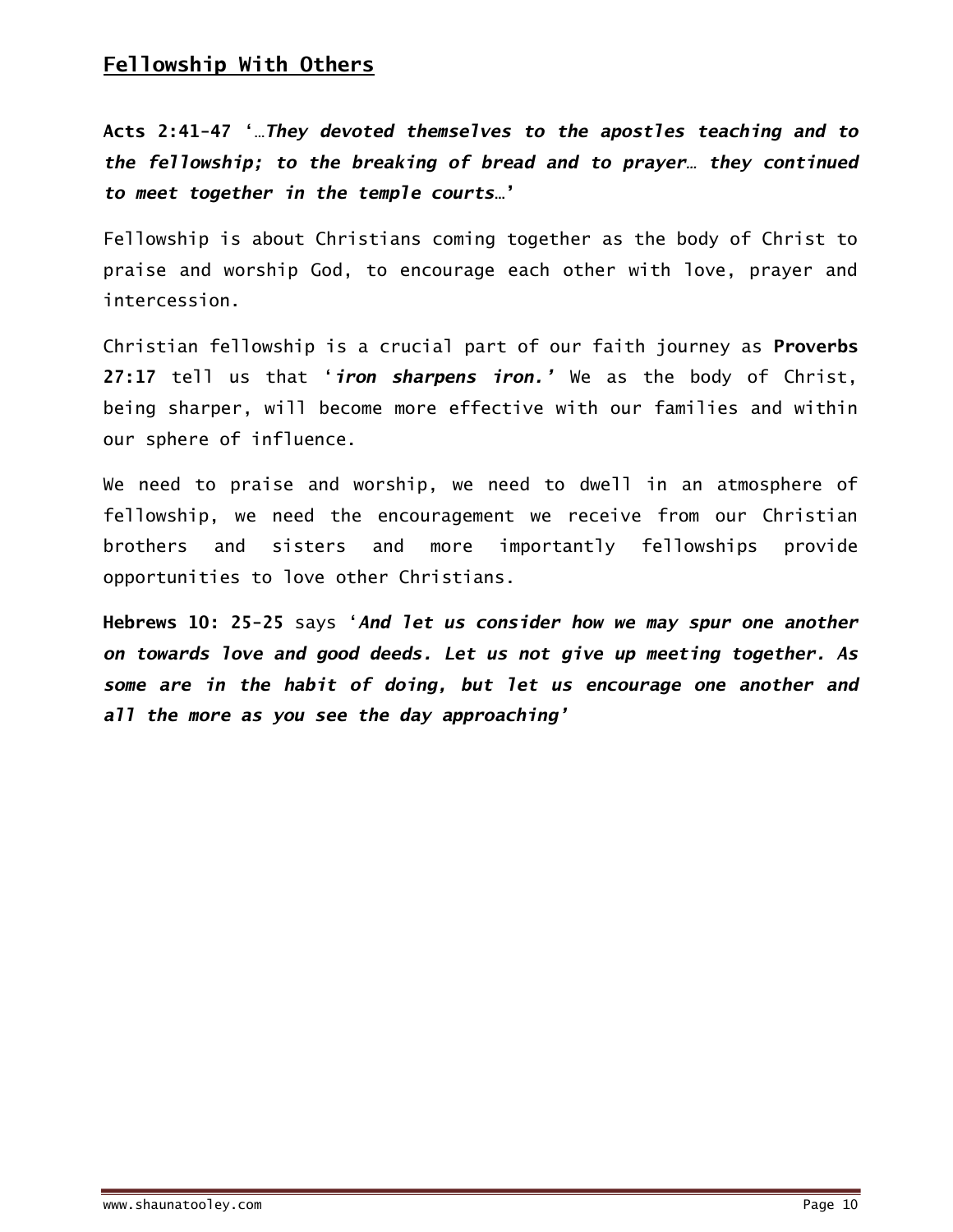#### Be On Your Guard to Resist the Enemy

James 4:7 tells us to 'Submit yourselves therefore to God. Resist the devil, and he will flee from you.'

In order to submit to God we have to humble ourselves in obedience to Him. 1 Peter 5:5 tells us that 'God opposes the proud but gives grace to the humble.' Having a humble and submissive heart is a choice. We need to ask for the grace so that we can submit ourselves to God and in doing so we will receive peace, insight and knowledge so that we can resist the devil.

Ephesians 6:10 tells us we are to stand 'strong in the Lord and in the power of His might'. We need to understand the significance of 'Our Godly Identity', 'Our Godly Authority' and 'What the Cross of Jesus Christ' has accomplished for us. Knowing this will enable us to stand firm resisting temptation because the devil is already defeated and will flee.

You could be surrounded by any number of temptations depending on the area the Lord has healed. Temptations lure Christians away from their faithful, obedient walk with the Lord. It is vital therefore that we identify sources of temptation in our lives so as to avoid situations that may present a problem. If you have areas of weakness seek the Lord for His Grace and Wisdom, He will have the solution to help you overcome.

If the Lord has set you free and you subsequently find yourself in a moment of weakness, unable to resist the temptation, you must immediately confess your failure and take a firm stand once again. Resist the devil and tell him to depart. Re-read the promises of who are you are so that you regain your balance and spiritual strength. Do not give in to self-pity - this is one of satan's trump cards. Remember Jesus forgives our sins. This is why He died on the cross whilst we were still sinners. Go to the Sacrament of Reconciliation, if you are Catholic, and remember to forgive yourself.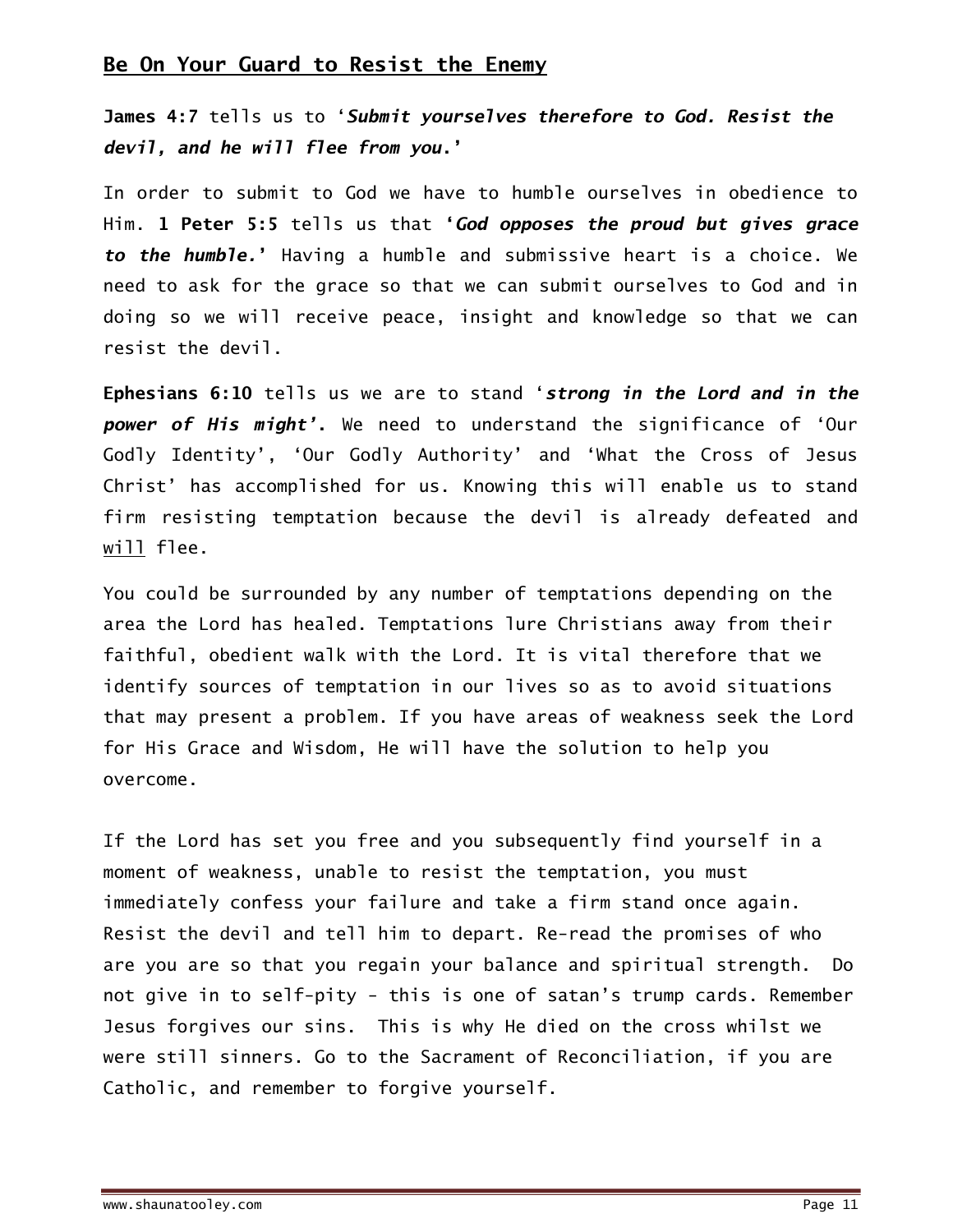### Spiritual Armour

Ephesians 6:10-20 confirms that we fight not against flesh and blood but against spiritual enemies - so we need to use the spiritual weapons we have at our disposal. We need the strength of God because we can do nothing in our own strength. Therefore put on the whole 'Armour of God' as follows:

#### The Belt of Truth

The belt of truth is first part of the armour that keeps all the others together. John 8:32 tells us that 'you will know the truth, and the truth will set you free.' The belt of truth is not just about honesty in words, it applies to our actions and the way we conduct our lives. John 14:6 tells us that Jesus Christ is the truth whereas satan is the father of lies. Keep the belt of truth firmly fastened around your waist so that you can withstand the tricks of the enemy.

#### The Breastplate of Righteousness

An essential part of a soldier's equipment is the breastplate which protects all the vital organs eg the heart and lungs. Apostle Paul wrote that righteousness is the Christian's breastplate. We have automatic righteousness from God through Jesus Christ, who became sin for us, nailed it to the cross with his death and rose from the dead to give us eternal life. Therefore have faith, confess your sins and live holy in God's eyes.

#### The Slippers of Peace

Footgear is also very important. The soldier wears sturdy, protective shoes in order that they can stand firm in battle. As Christians, we also need to stand firm against our enemy. Scripture names Christian shoes as 'the preparation of the gospel of peace' this means than our feet have a firm foundation planted in the word of God. Shoes enable us to walk over some rather difficult ground without any fear, so too does the Gospel of Peace. We can take that peace into every situation in our lives.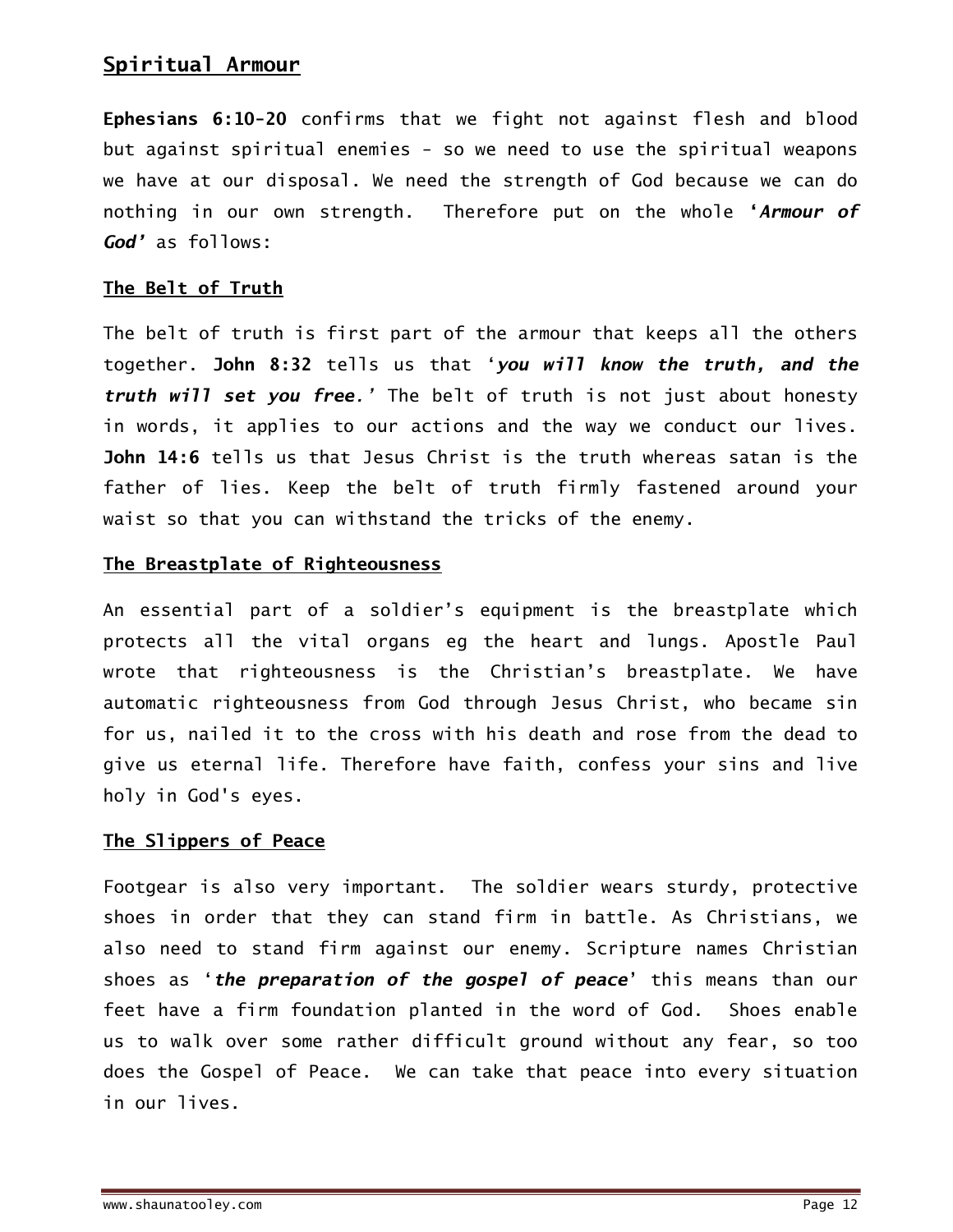#### The Helmet of Salvation

A soldier may be able to withstand some injuries to his body but a blow to the head could be severe. In the same way the Helmet of Salvation is a protective headgear designed to protect the mind: as this is where the enemy attacks and bombards with his lies. Apostle Paul in 1 Thess 5:8 tells us to put on '..the hope of salvation as a helmet' Jesus acquired our salvation on the Cross and He is the hope of our salvation.

#### The Shield of Faith

The shield in Roman Times was typically 2.5ft wide and 4ft tall made with layers of wood, leather trim and bound with rawhide or bronze stiches. The shield was the only manoeuvrable part of a soldier's equipment and it was designed to protect them from arrows or javelins – sometimes the arrows were alight and so the material had to be able to absorb the flame.

Our shield of faith acts in the same way. When the fiery darts of the enemy take flight, they will hit the shield of faith and be extinguished on impact. The enemy wants you in turmoil and will endeavour to tempt you with fears, worries and despairs – we have to stand firm in Jesus who is our faith and extinguish every flaming dart with the shield of faith.

#### The Sword of the Spirit

A sword in itself is a mighty weapon but the Sword of the Spirit is no ordinary sword: it's the Word of God and as we've already discussed its sharper than any double edged sword. The Sword of the Spirit is mightier than any other weapon because it's used in the name of Jesus and powered by the Holy Spirit. Studying, reading and meditating on the Word of God will keep the sword sharp.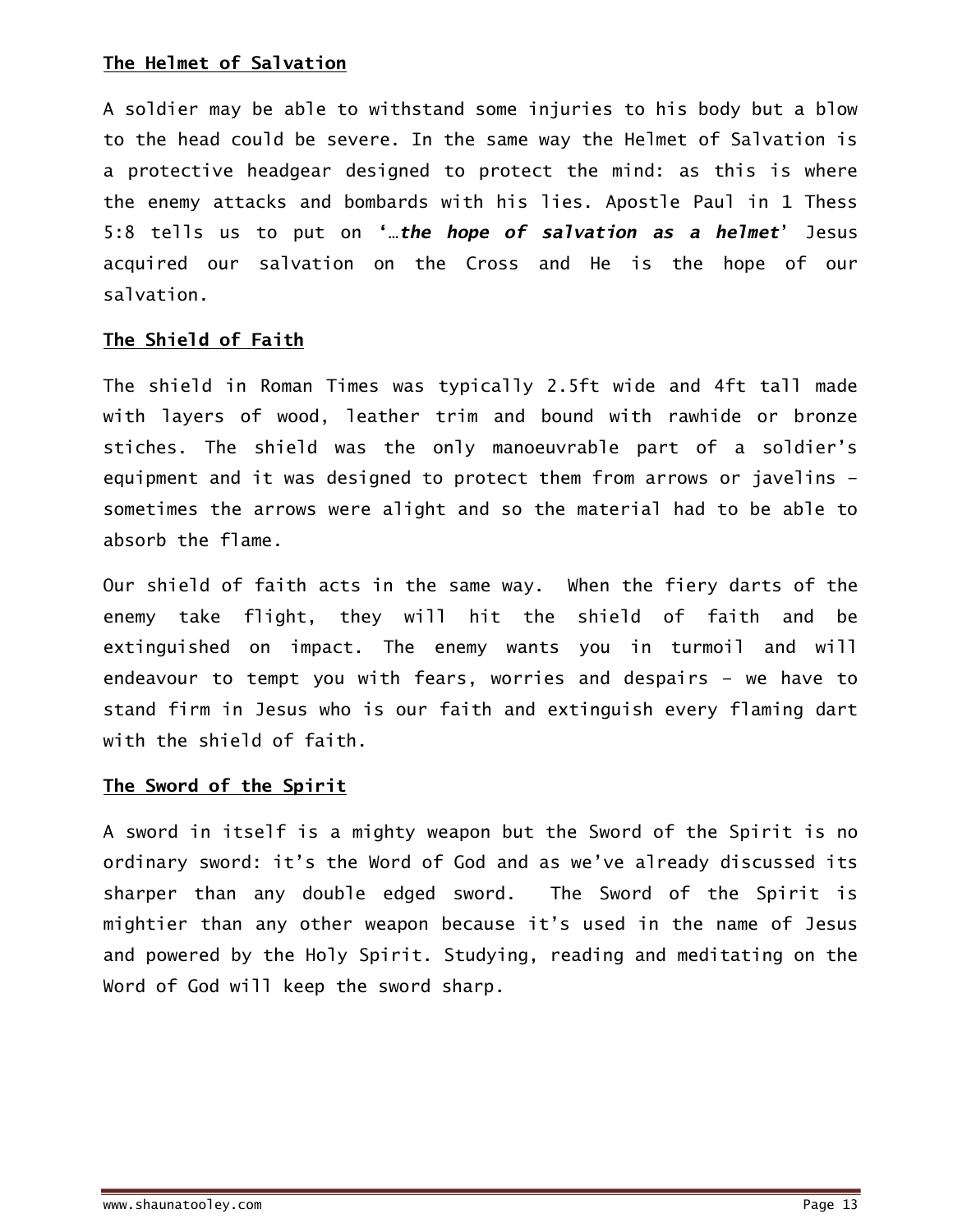## Renewing Your Mind and Guarding Your Thought Life

## Romans 12:2 'Do not be conformed to this world, but be transformed by the renewing of your mind, that you may prove what is that good and acceptable and perfect will of God'

Do you ever think about the consequences or impact that your thoughts can have? Do you know that you can choose your thoughts? Apostle Paul tells us in the above scripture that we are to be transformed by the renewing of our mind. Detrimental thoughts are toxic to our mind and body: we were not created to harbour poisonous thoughts because they affect our attitudes, actions and reactions to other people.

Renewing the mind is a biblical process; more than just positive thinking - it's a vital step to believing God promises and it has a lot to do with our viewpoints and attitudes.

Proverbs 23:7 says, 'For as he thinks in his heart, so is he.' Our thinking sets the course for our lives. God's will is for us to prosper in all areas of our life but we will prosper to the degree that our souls prosper (3 John 2). The soul is our mind, will, and emotions and the mind is where the battlefield is - this is where our thoughts are.

The battlefield is in the mind and where the enemy attacks: satan puts wrong thoughts in our mind, so what is in your mind can and will spill out of your mouth. We have to be on our guard and renew our minds with the Word of God so we can think as He thinks. Transformation happens when we apply God's word to our lives and change our thought patterns.

Take note of anything that doesn't line up with the word of God: old negative patterns: thoughts, feelings, attitudes and take action as they can be changed - your brain can be re-trained.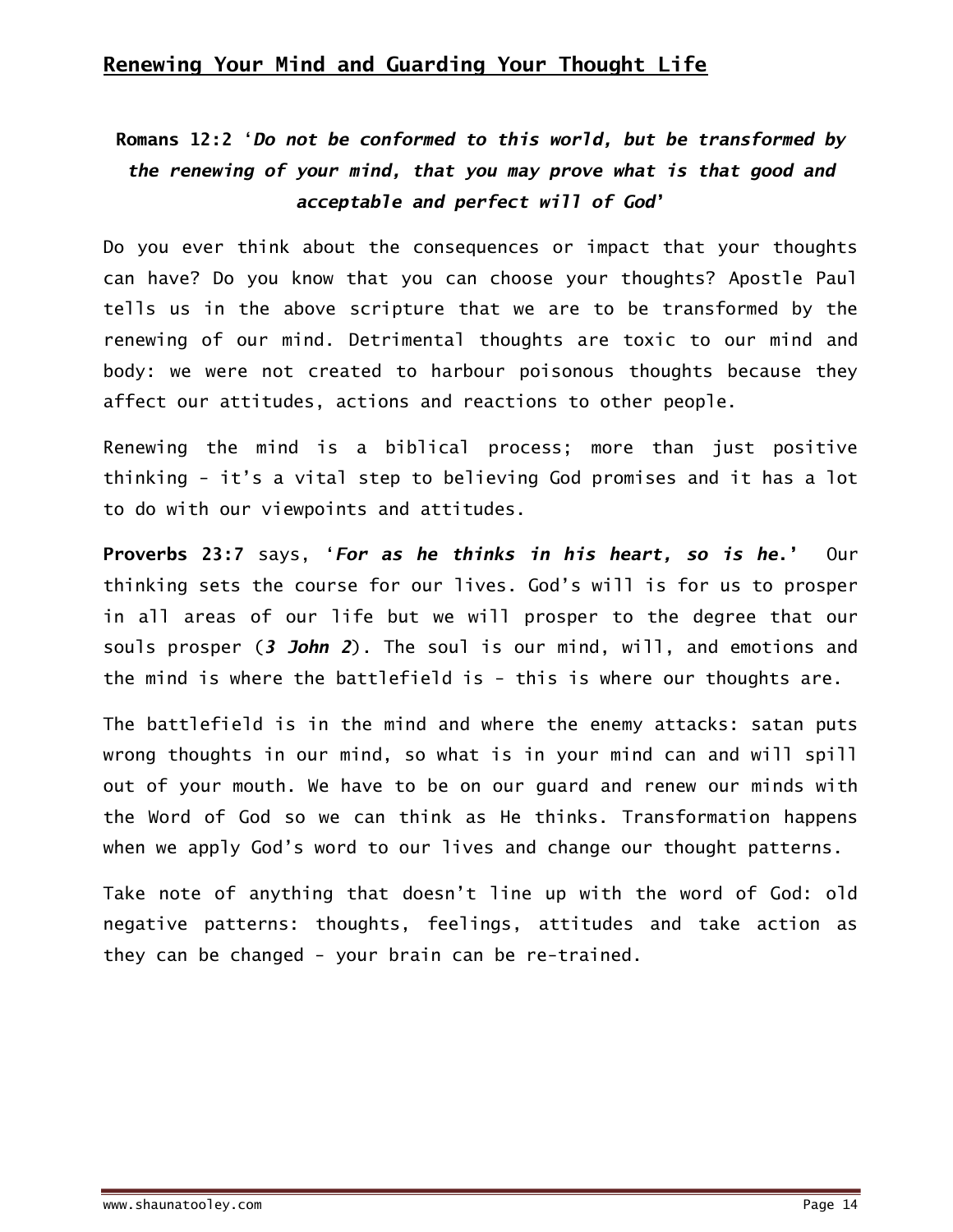## Ungodly Beliefs

An ungodly belief is a negative statement or lie which is in your heart. It could be against yourself, others, or people in authority or even God.

You probably won't even realise that your holding onto them as they are usually established when we are not fully focused. Yet they need to be repented and renounced because our God is so awesome, His greatest gift was our free-will and He will never violate that.

Ungodly beliefs are usually formed through word curses from either yourself or someone else. Depending on your experience they also appear to be absolutely true but false based on what the word of God says about us:

```
No one loves me.<br>I will fail/I am a failure.
```
God doesn't love me I am alone

We know that God loves us as we are His children and we will not fail as we can do all things through Christ who strengthens us. We can't be alone when Jesus said he would neither leave us nor forsake us.

We need to ask the Holy Spirit to reveal any ungodly beliefs we have believed, as well as any negative expectations within us.

#### Prayer to renounce ungodly beliefs:

In the name of Jesus Christ, I repent and renounce all ungodly beliefs which I have made, knowingly or unknowingly, against myself. I specifically renounce......... (Name those ungodly beliefs which you have made and which you know to be wrong). I ask You Lord to totally cleanse me and set me free.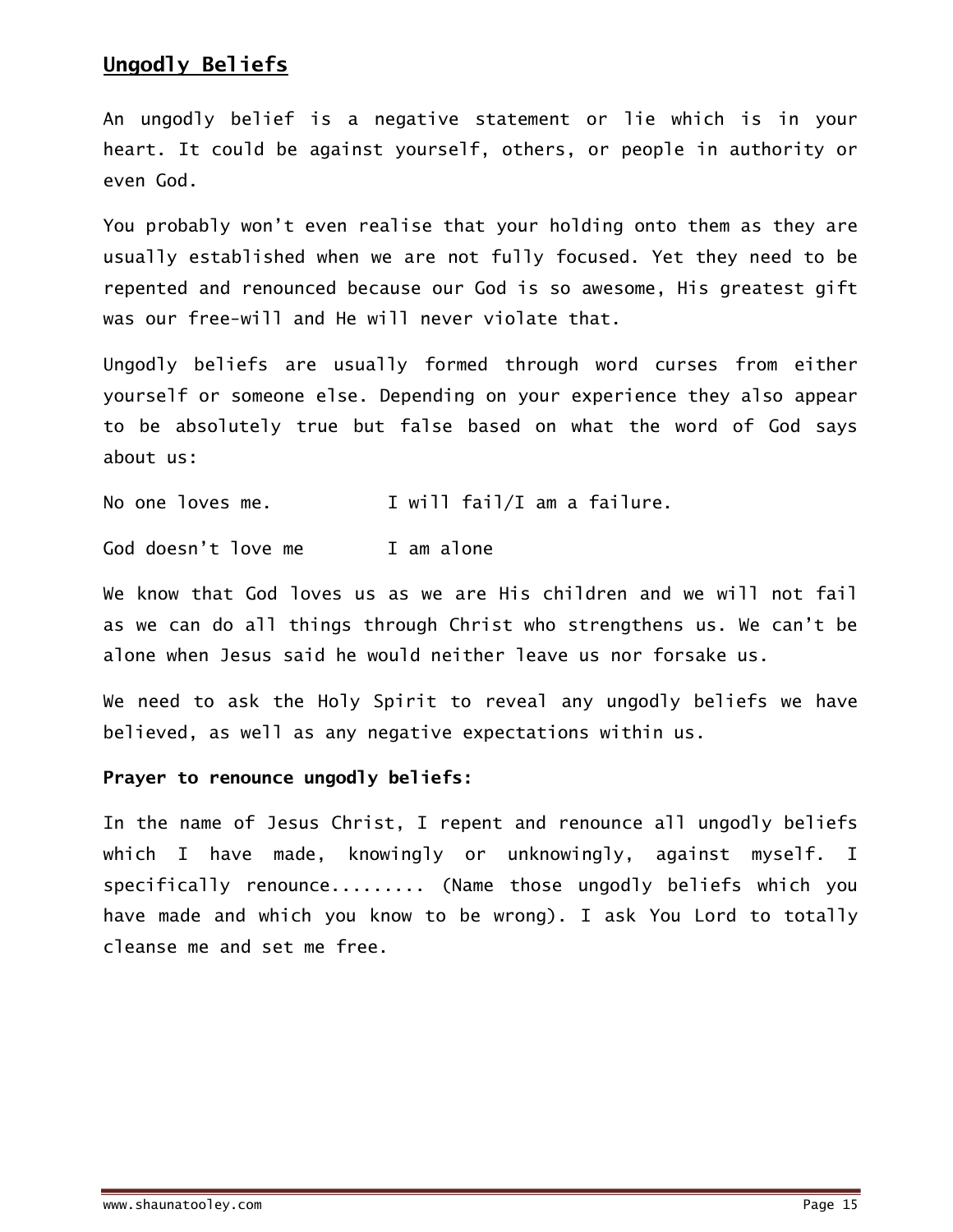#### Inner Vows

Inner vows are like oaths we make to ourselves: by definition they're formed through our reactions to an event or circumstances. These vows don't need to be spoken into the atmosphere they could be spoken internally. A typical inner vow would be a determined statement or inner declaration that sounds something like:

```
"I will never be like her"
```
"I will never trust anyone (or God) again"

"I will never be like …"

"I will never do that"

There is no end to the inner vows we make and they don't expire unless we repent and renounce them. Typically children are more likely to make inner vows because they don't want to grow up to be like their parents, grandparents etc. Ironically they usually become what they vowed they wouldn't - almost like a reverse curse.

#### Prayer to renounce inner vows:

In the name of Jesus Christ, I repent and renounce all vows which I have made, knowingly or unknowingly, against myself. I specifically renounce......... (Name those vows which you have made and which you know to be wrong). I ask You Lord to totally cleanse me and set me free.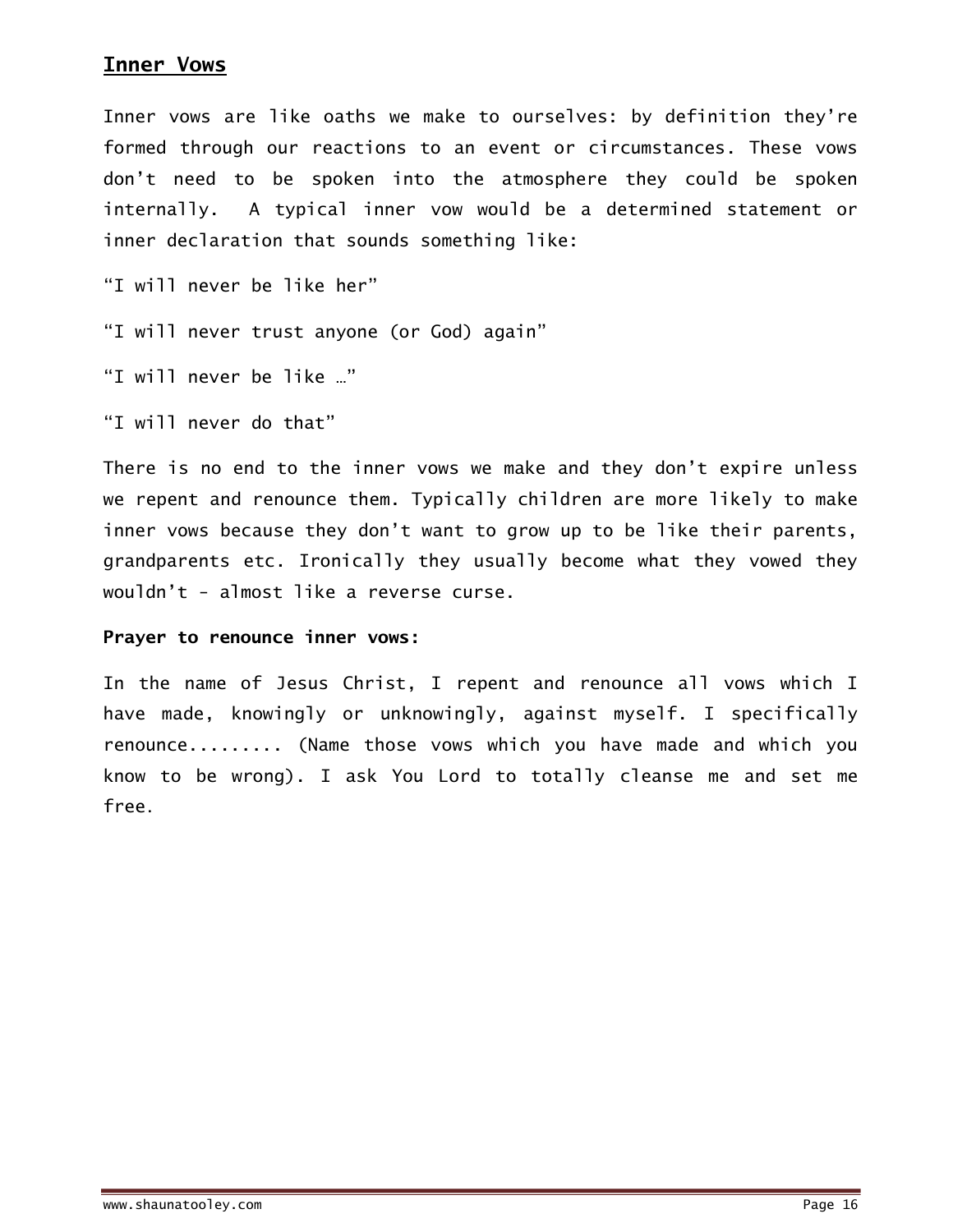# Positive Godly Belief Examples

| If you       | Then decree & declare                               | And study what the word of God                                  |
|--------------|-----------------------------------------------------|-----------------------------------------------------------------|
| fee1         |                                                     | says to affirm your new Godly                                   |
|              |                                                     | belief                                                          |
|              |                                                     |                                                                 |
|              | I don't need to be frightened                       | Song of Sol. $2:16$ "I am                                       |
|              | of anything, especially [name                       | my<br>beloved and He is mine.                                   |
| Fear         | the fear, things, people etc] $ $                   | 1 John 4:18 "Perfect love casts                                 |
|              | because I belong to Jesus.                          | out all fear                                                    |
|              | Fear of man has no place in                         | John 15:12 "Love one another as I                               |
|              | my life.                                            | have loved you"                                                 |
|              |                                                     |                                                                 |
|              |                                                     |                                                                 |
| Self-pity    | I am wanted,                                        | Isa 62:4 "No longer will you be                                 |
|              | I am included,                                      | called deserted or desolate but                                 |
|              | I am loved                                          | the Lord delights in you"                                       |
|              | I don't need to feel lonely,                        | Eph 1:6, Luke 12:8 Accepted by<br>the Beloved.                  |
|              | left out, unloved, unwanted<br>or rejected anymore. |                                                                 |
|              |                                                     |                                                                 |
|              |                                                     |                                                                 |
|              |                                                     | I don't need to feel Angry   Deut 32:4 "A God of faithfulness,  |
|              | God cares for my<br>because                         | without injustice. All His ways                                 |
| Anger        | every need. If I have been are just"                |                                                                 |
|              | wronged I will surrender the                        |                                                                 |
|              | situation to God so He can                          | James 1:19-20 "human anger does                                 |
|              | handle it and take control. I                       | not produce the<br>righteousness                                |
|              | will keep my peace.                                 | that God desires"                                               |
|              |                                                     |                                                                 |
| $Se1f-$      | would<br>Jesus<br>said<br>he<br>not                 | Rom.8:1 "There is no condemnation                               |
| Condemnation |                                                     | condemn me so I won't condemn to them that are in Christ Jesus" |
|              |                                                     | myself. I will refrain from Isa.44:22 "I have swept away your   |
|              | negatively<br>about<br>speaking                     | $sins$ "                                                        |
|              | myself.                                             |                                                                 |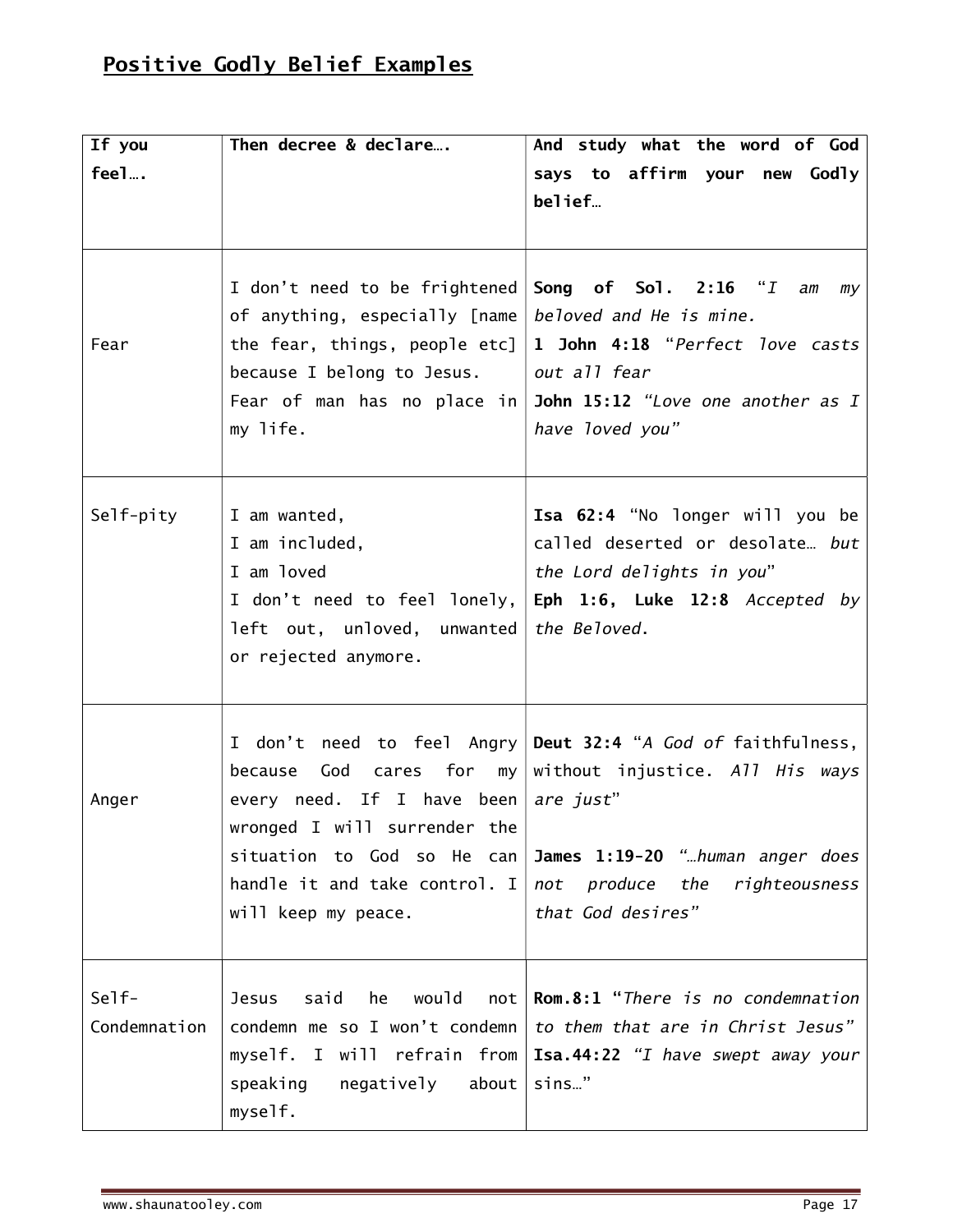| Unbelief                | help of Jesus. I will not<br>feeling<br>give<br>it<br>to<br>inferior<br>inadequate,<br>or<br>doubting what God can do in<br>my life.                                                                                                                                                | I can do all things with the $\text{Phi 4:13 }$ "I can do all things<br>through Christ who strengthens<br>$me.$ "                                                 |
|-------------------------|-------------------------------------------------------------------------------------------------------------------------------------------------------------------------------------------------------------------------------------------------------------------------------------|-------------------------------------------------------------------------------------------------------------------------------------------------------------------|
| Unloving                | receive God's love<br>Ι.<br>because He loves me $-$ I can<br>love others.<br>I will speak positively about   heart so that I know."<br>other people and myself and<br>if I can't show love in my<br>words I will demonstrate love $\vert$ my heart by the Spirit"<br>in my actions. | and Eph 1:17-18 "He will give me the<br>spirit of wisdom and revelation.<br>He will enlighten the eyes of my<br>Rom 5:5"His love shed abroad in                   |
| Over $-$<br>Sensitivity | on to the Lord. I will ask<br>for Heavens Help so I can<br>love others who have hurt me. $ $ nature and put on the new".<br>I will try to make my actions<br>and reactions Godly.                                                                                                   | I won't analyse everything John 8:32 "You shall know the<br>said to me but will pass it truth and the truth will set you<br>free".<br>Eph 4: 22 "Put off your old |
| $Se1f-$<br>centeredness | Spirit to help me be less<br>and considerate<br>selfish<br>to<br>others.                                                                                                                                                                                                            | I have the fruits of the Holy $\mid$ Gal: 5-22 "Fruit of the Spirit"                                                                                              |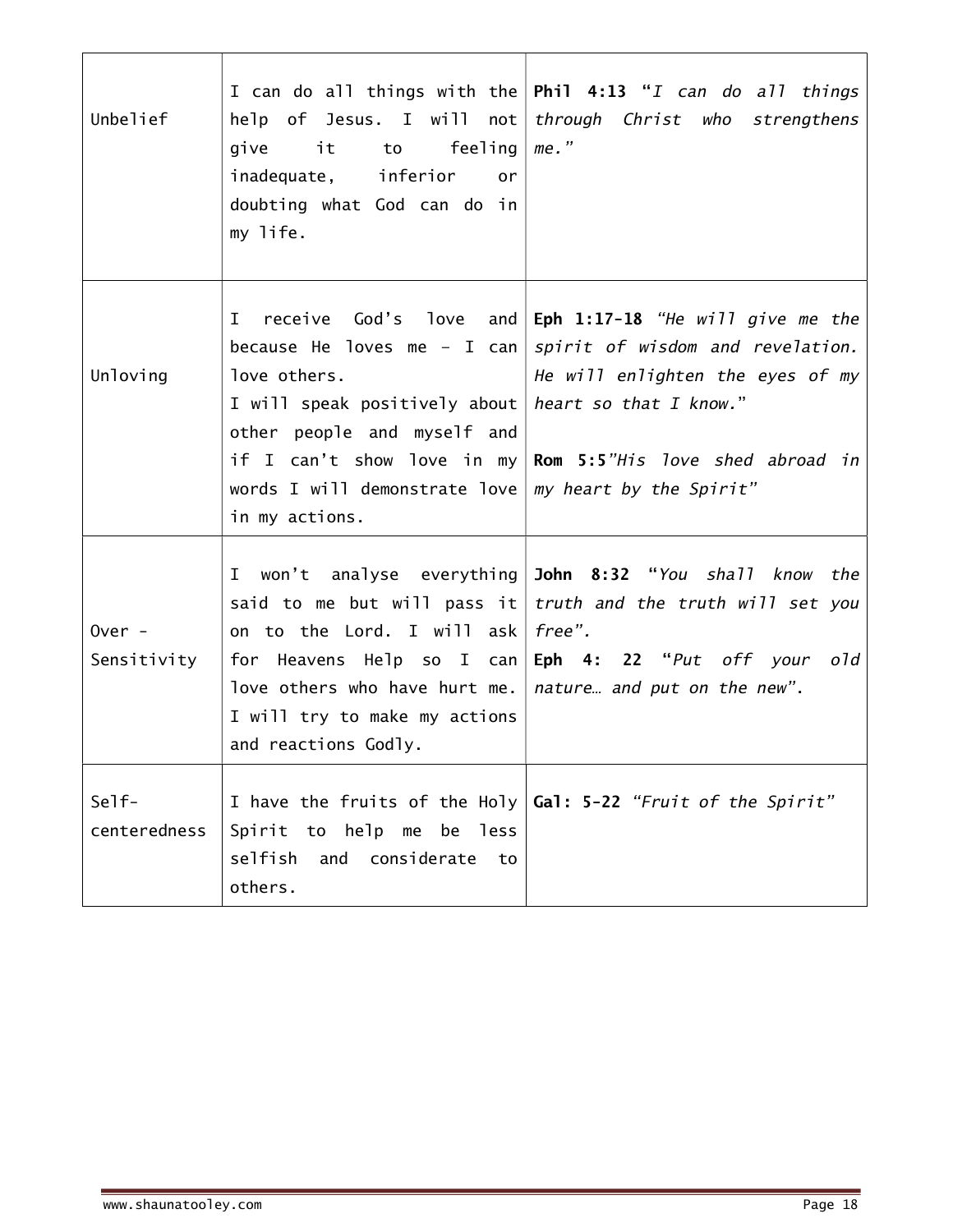# More examples and scriptures to study

 $\blacksquare$ 

| I have value and worth and I do count.                                                                                                                                                                                               | Eph $2:19$<br>Eph $1:3-6$<br>2 cor 5:18-21                 |
|--------------------------------------------------------------------------------------------------------------------------------------------------------------------------------------------------------------------------------------|------------------------------------------------------------|
| I have a Godly purpose in life.                                                                                                                                                                                                      | 2 cor 5: 18-20                                             |
| I can be confident because I matter.                                                                                                                                                                                                 | Eph $2:10$<br>Phil 4:13<br>Phil 4:19                       |
| I will have Godly friendships                                                                                                                                                                                                        | I thess 4:9<br>I john $4:19$<br>Rom 5:5                    |
| I don't need to strive to be accepted                                                                                                                                                                                                | Rom 4:5<br>Eph $2:8-9$<br>2 Cor 5:21<br>Gal 2:16           |
| I am not always wrong as the Spirit of Truth $1$ cor 1:26-30<br>lives in me.                                                                                                                                                         | John 16:13<br>John 8: 31-32                                |
| communicate effectively in all $Ps$ 81:10<br>$\mathbf I$<br>can<br>circumstances                                                                                                                                                     | Is $32:4$<br>Jere 1:6-8                                    |
| I have Holy Boldness and Holy Confidence                                                                                                                                                                                             | I John $5:4$<br>I John 2: 27                               |
| do all things through Christ who I John $5:4-5$<br>I.<br>can<br>strengthens me and I am more than a conqueror                                                                                                                        | Eph $3:20$<br>Phil 4:13                                    |
| I do not need to be worried or anxious about<br>anything as God knows my every need and has $Phi1 4:6$<br>provided for every situation I will ever face<br>if I just keep my eyes on him and trust what<br>the word of God tells me. |                                                            |
| I do not need to fear as My God is for me.                                                                                                                                                                                           | 2 Tim 1:7                                                  |
| I belong and I matter                                                                                                                                                                                                                | Is. 42:1<br>Is. $42:4$<br>I Peter 1:18-19<br>I Cor 6:19-20 |
| I will make it and I can be confident in this<br>knowing that I am seated in Heavenly Places.                                                                                                                                        | 2 Cor 12:9<br>Eph 2:10<br>Rom 4:5                          |

 $\overline{\phantom{0}}$